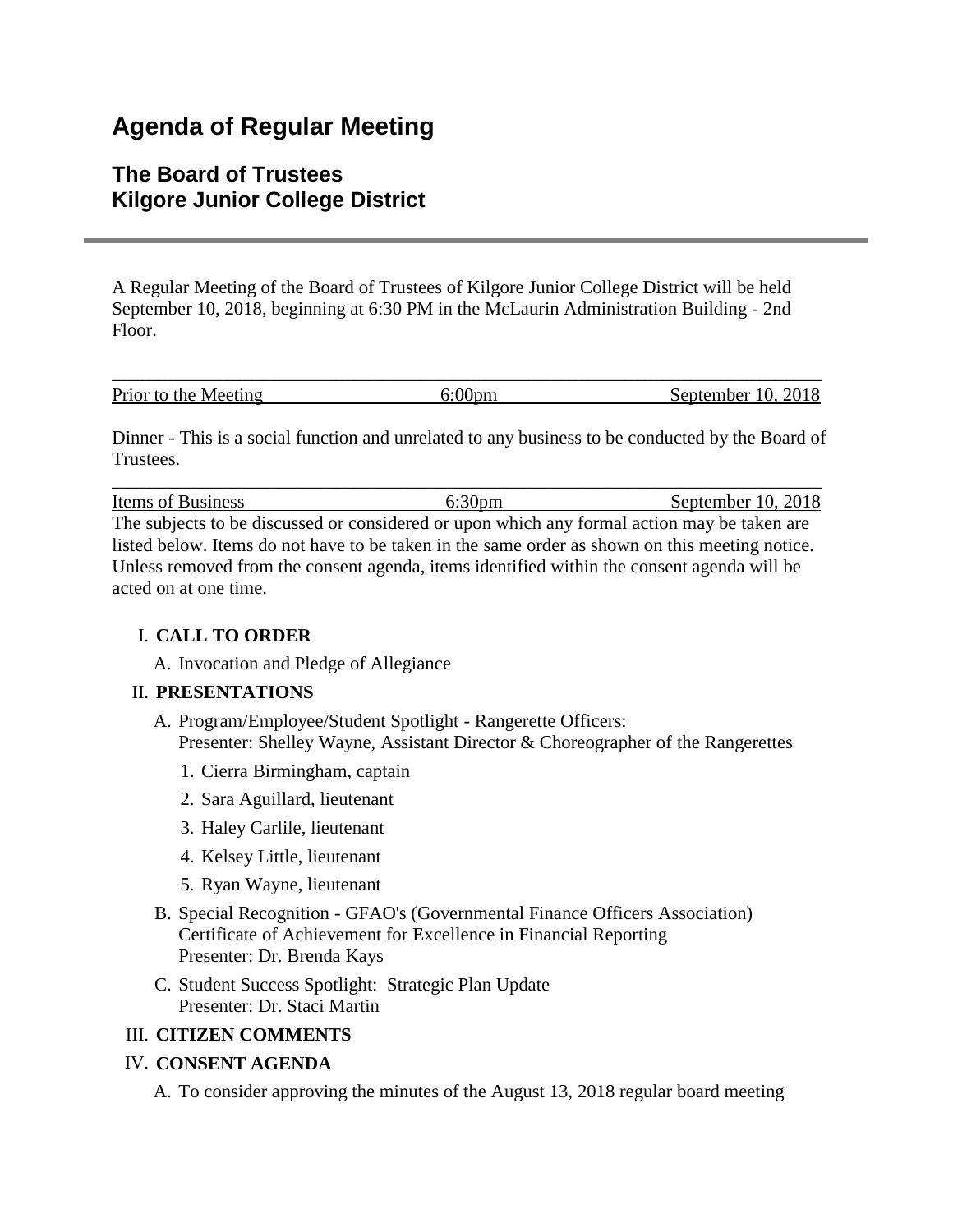- B. To consider approval of personnel items submitted as follows:
	- 1. **Recommendation to accept employee resignations as follows:**
		- a. Support Specialist Accounts Payable, effective August 31, 2018
		- b. Support Specialist-CE-Registrar, effective August 27, 2018 after one year and eight months of service
	- 2. **Recommendation to accept employee retirement as follows:**
		- a. Coordinator of Administrative & Student Services, KC-Longview, effective September 30, 2018 after twelve years and nine months of service
		- b. Executive Dean, KC-Longview, effective December 31, 2018 after twentynine years and three months of service
	- 3. **Recommendation to change employment as follows:**
		- a. Director of Admissions and Registrar to Director of Enrollment Management and Registrar, effective September 1, 2018
		- b. Marketing Operations & Outreach Coordinator to Director of Marketing, effective September 1, 2018
		- c. Coordinator of Public and Sports Information to Assistant Director of Marketing/Public Information Officer
		- d. Director of Counseling and Advising to Director of Student Success, effective September , 2018
		- e. Director of Alumni & Scholarship & Foundation Relations to Social Media Marketing Specialist, effective September 1, 2018
		- f. Support Specialist Arts & Mathematical Sciences to Professional Support Assistant - Science & Health Sciences, effective September 17, 2018
		- g. Director of East Texas Oil Museum to Director of the Foundation & Community Relations effective September 1, 2018
		- h. Assistant Director of East Texas Oil Museum to Scholarship & Alumni Relations Specialist, effective September 1, 2018
		- i. System Administrator, Domain/Server Support to Programmer

#### 4. **Recommendation of employment as follows:**

- a. Payroll Manager, Business Office, effective September 13, 2018
- C. To consider payment of legal fees for services rendered

#### V. **EXECUTIVE SESSION**

 Adjournment to executive session pursuant to Texas Government Code Sections 551.071 - 551.084, the Open Meetings Act, for the following purposes:

 "The Board has adjourned to executive session at \_\_\_\_\_\_\_\_\_\_p.m. on **September 10, 2018."**

PERSONNEL: (Government Code 551.074)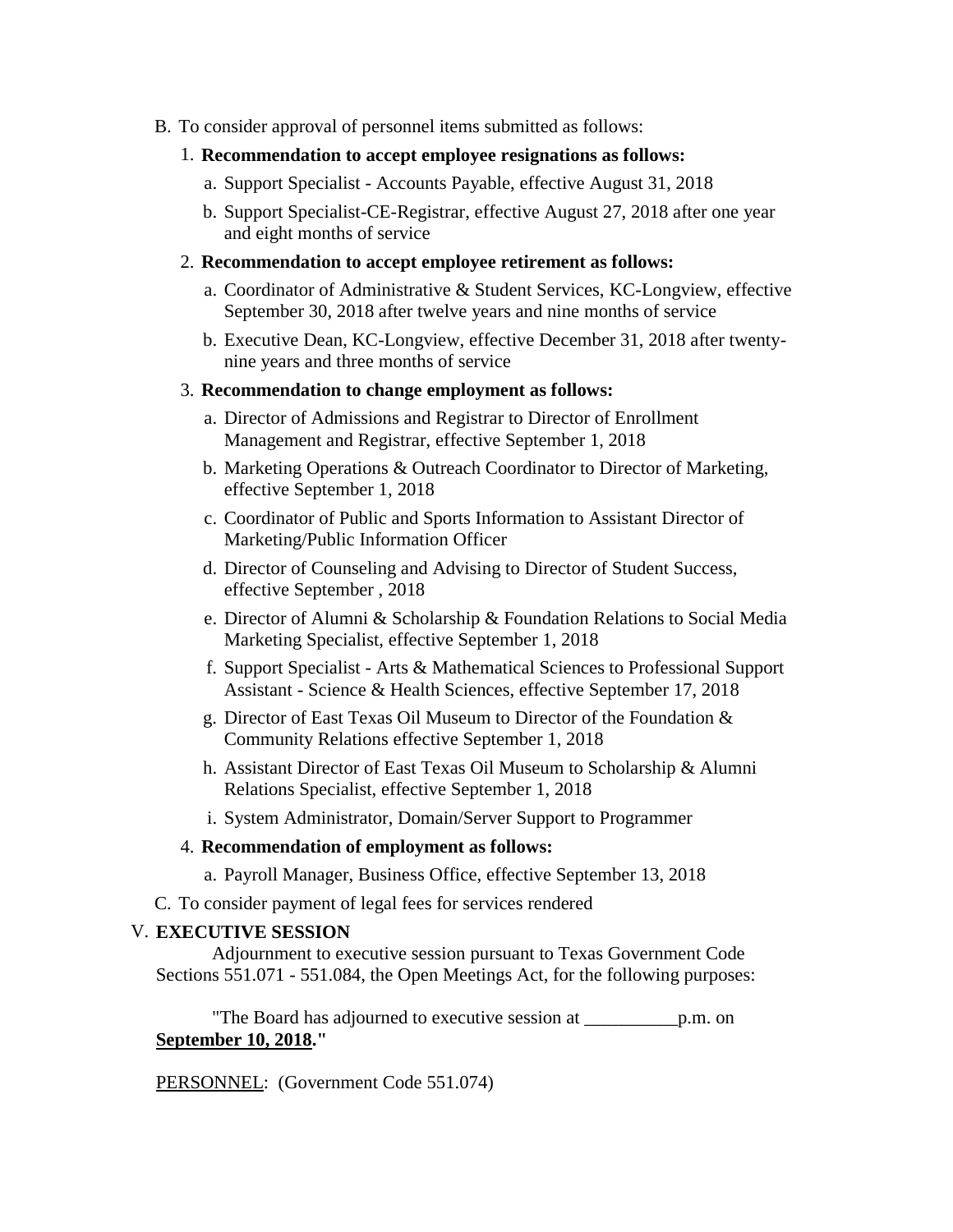LEGAL: (Government Code 551.071)

REAL ESTATE: (Government Code 551.072)

RECONVENING IN OPEN MEETING

"**The Board has reconvened in open session at \_\_\_\_\_\_\_\_\_p.m. on September 10, 2018."**

IF, DURING THE COURSE OF THE MEETING COVERED BY THIS NOTICE, THE BOARD SHOULD DETERMINE THAT A CLOSED OR EXECUTIVE MEETING OR SESSION OF THE BOARD SHOULD BE HELD OR IS REQUIRED IN RELATION TO ANY ITEM INCLUDED IN THIS NOTICE, THEN SUCH CLOSED OR EXECUTIVE MEETING OR SESSION AS AUTHORIZED BY SECTION 551.001 ET SEQ. OF THE TEXAS GOVERNMENT CODE (THE OPEN MEETINGS ACT) WILL BE HELD BY THE BOARD AT THAT DATE, HOUR AND PLACE GIVEN IN THIS NOTICE OR AS SOON AFTER THE COMMENCEMENT OF THE MEETING COVERED BY THIS NOTICE AS THE BOARD MAY CONVENIENTLY MEET IN SUCH CLOSED OR EXECUTIVE MEETING OR SESSION CONCERNING ANY AND ALL SUBJECTS AND FOR ANY AND ALL PURPOSES PERMITTED BY SECTIONS 551.071-551.084, INCLUSIVE, OF THE OPEN MEETINGS ACT.

Should any final action, final decision, or final vote be required in the opinion of the Board with regard to any matter considered in such closed or executive meeting or session, then such final action, final decision, or final vote shall be at either:

 a. the open meeting covered by this notice upon the reconvening of this public meeting, or

 b. at a subsequent public meeting of the Board upon notice thereof, as the Board shall determine.

#### VI. **BOARD COMMITTEE REPORTS & ACTION ITEMS**

- A. Property & Facilities Committee Brian Nutt, Chair Presenter: Brian Nutt
	- 1. ACTION ITEM: To consider approval and authorization for Administration to sign McKinstry Contract
- B. Investment/Finance/Audit Committee Joe Carrington, Chair Presenter: Joe Carrington
	- 1. ACTION ITEM: To consider adoption by resolution of the tax rate for tax year 2018 (FY2019 budget)
	- 2. ACTION ITEM: To consider approval and Authorization for administration to sign SECO (State Energy Conservation Office) loan documents
		- a. SECO Loan #1
		- b. SECO Loan #2